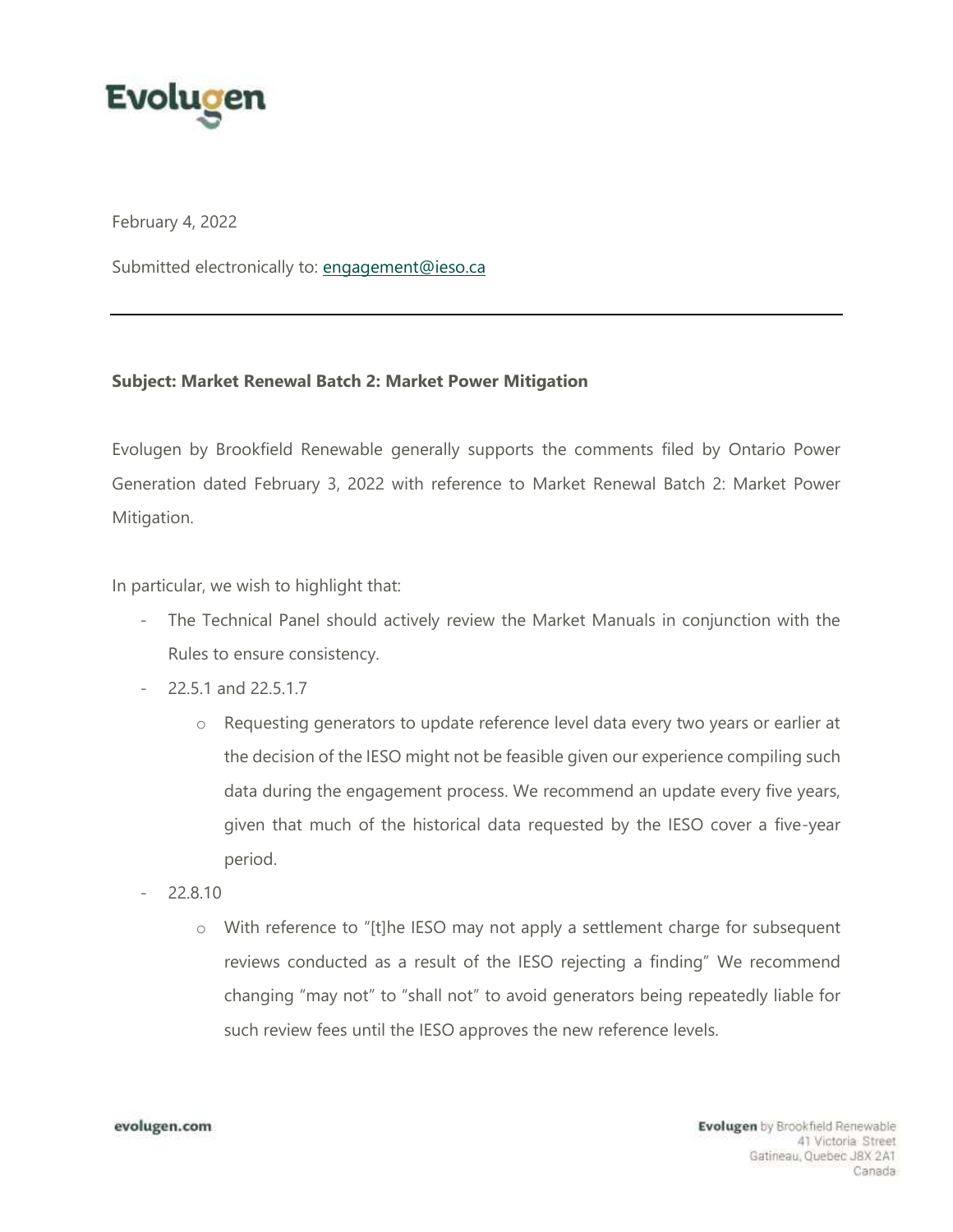

- 22.10.2.1
	- o With reference to how a "narrow constrained area" would be designated. Under the proposal, a region in which one single interval (i.e., 8% of the hour) was import- constrained for 4% of the hours in the previous 365 days would be deemed a narrow-constrained area, despite the fact that this region was constrained only 0.3% of the time. We recommend the IESO reconsider this criterion.
- 22.15.8
	- o With reference to "[t]he IESO shall calculate a resource's simulated as-offered energy locational marginal price using the same inputs as those used by the price." We request more openness and transparency on how this mechanism would relevant calculation engine to calculate that resource's energy locational marginal be calculated due to the significant financial impacts it poses.
- 22.15.10
	- the resource…" Please clarify if these conduct tests would be applied to each of the o With reference to "[t]he IESO may test an offer for operating reserve of a registered market participant for a resource for physical withholding of operating reserve if three operating reserve markets.
- 22.15.10.3
	- o With reference to "the offer for operating reserve was below the resource's reference quantity value and the operating reserve locational marginal price for the resource exceeded \$15/MW…" Please clarify whether generators are expected to submit OR-related reference level costs.

Thank you,

Julien Wu